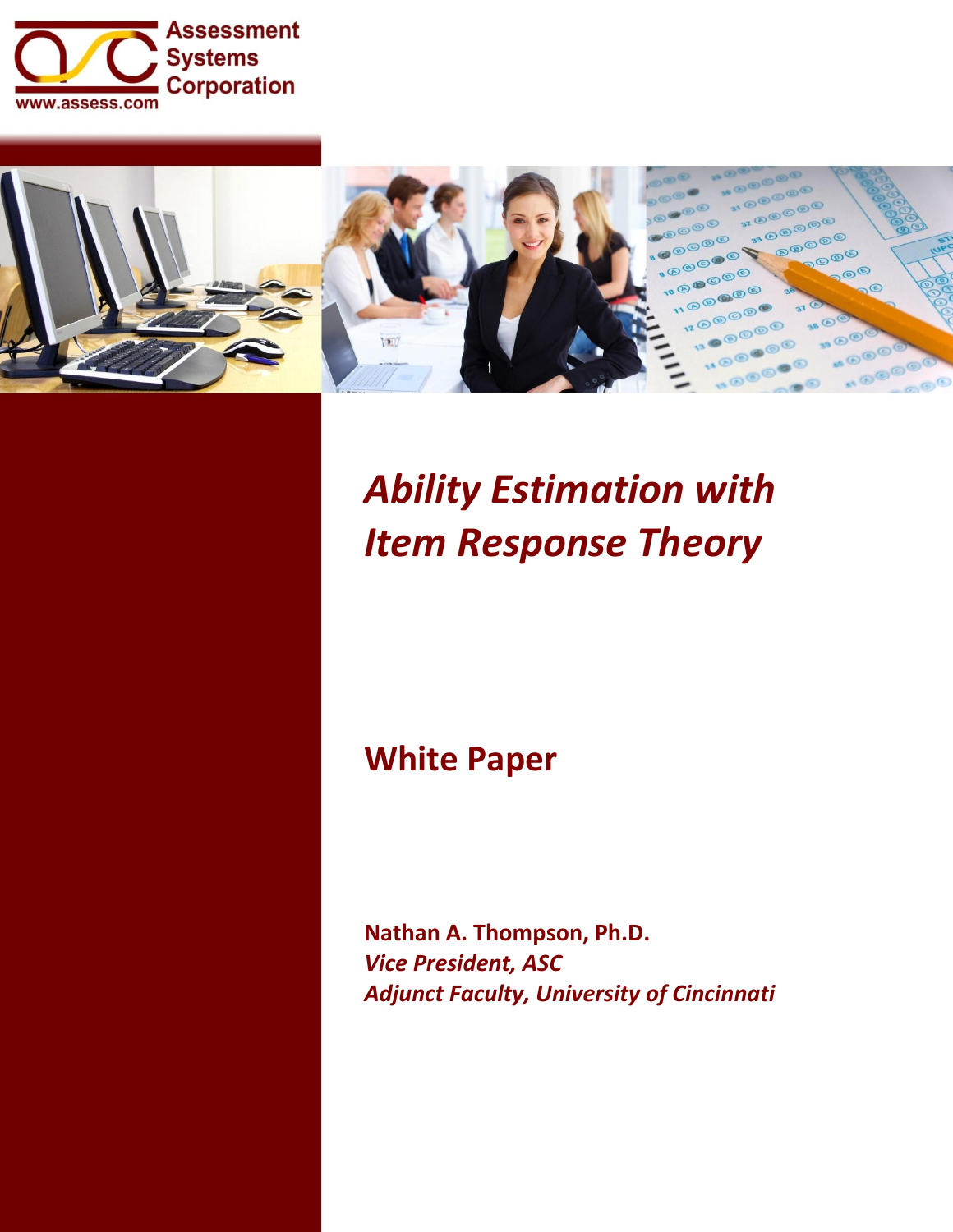## **Contact Information**

**Assessment Systems Corporation** 2233 University Avenue, Suite 200 St. Paul, Minnesota 55114 Voice: (651) 647-9220  $Fax: (651) 647-0412$ E-Mail: solutions@assess.com www.assess.com

Copyright 2009, Assessment Systems Corporation

### **Table of Contents**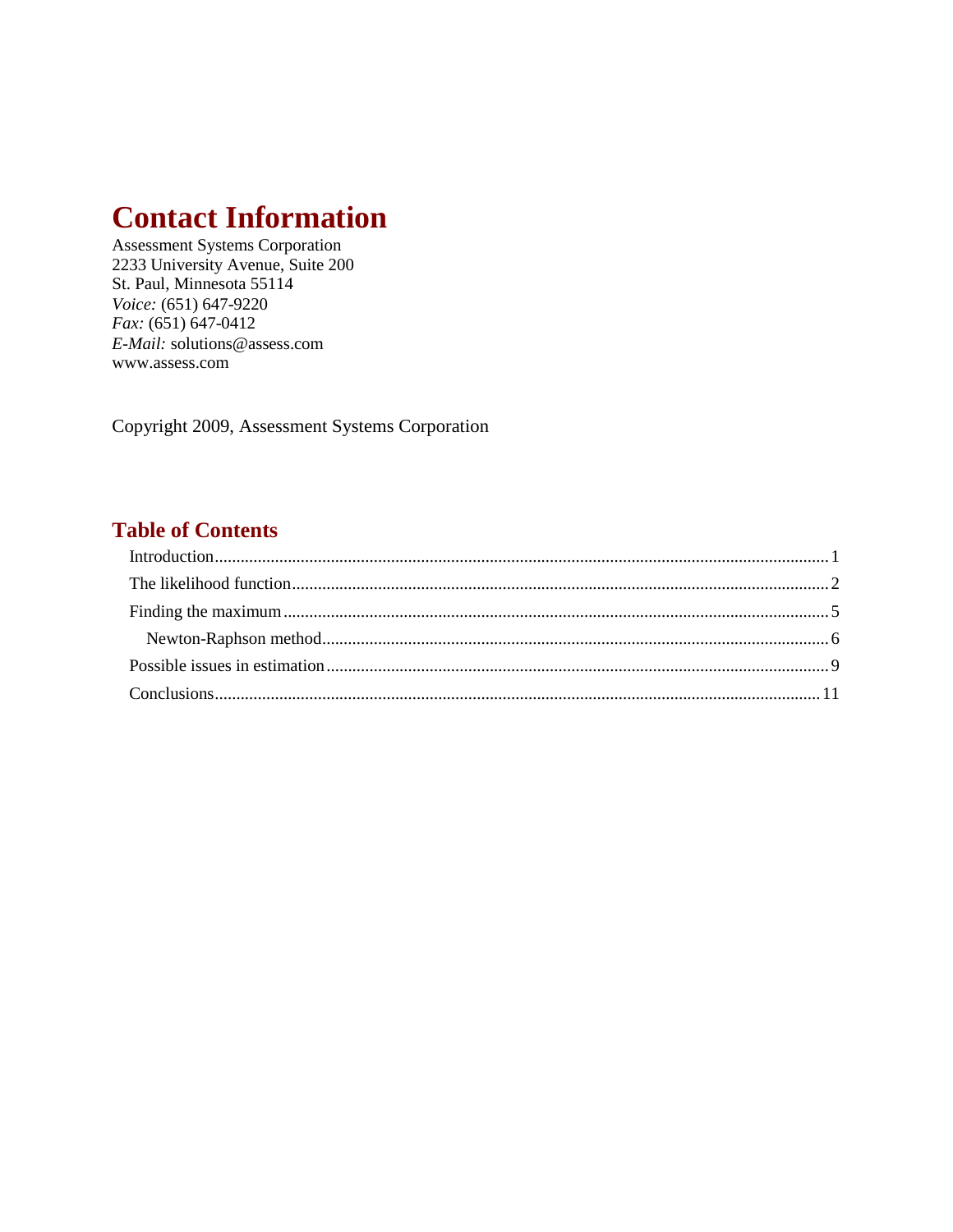#### <span id="page-2-0"></span>**Introduction**

Item response theory (IRT) is a psychometric paradigm for the construction, scoring, and analysis of test forms and items. It offers several advantages over its predecessor, classical test theory, due in part to its greater sophistication. However, this same sophistication can be perceived as a disadvantage due to the greater level of mathematical complexity. One example of this is the scoring of examinees. With IRT, examinees are no longer scored by the number of items they answer correctly. Instead, IRT provides a precise estimate of their location on the underlying distribution of ability, analogous to the standard  $\zeta$  scale. The purpose of this paper is to provide a *graphical* introduction to the process of ability estimation with IRT.

The basic premise of IRT is that the probability of a correct or keyed response is a function of an underlying trait or ability, denoted by the Greek letter theta  $(\theta)$ , with a scale typically depicted as ranging from -3 to 3, with 0.0 representing average ability. Figure 1 presents an example of this function, called an *item response function*. As the trait level increases from left to right, the probability of a correct response  $P(X)$  increases.



*Figure 1: Example IRF*

The probability of an incorrect response is represented by the complement of this function, 1 – *P(X)*, as shown in Figure 2.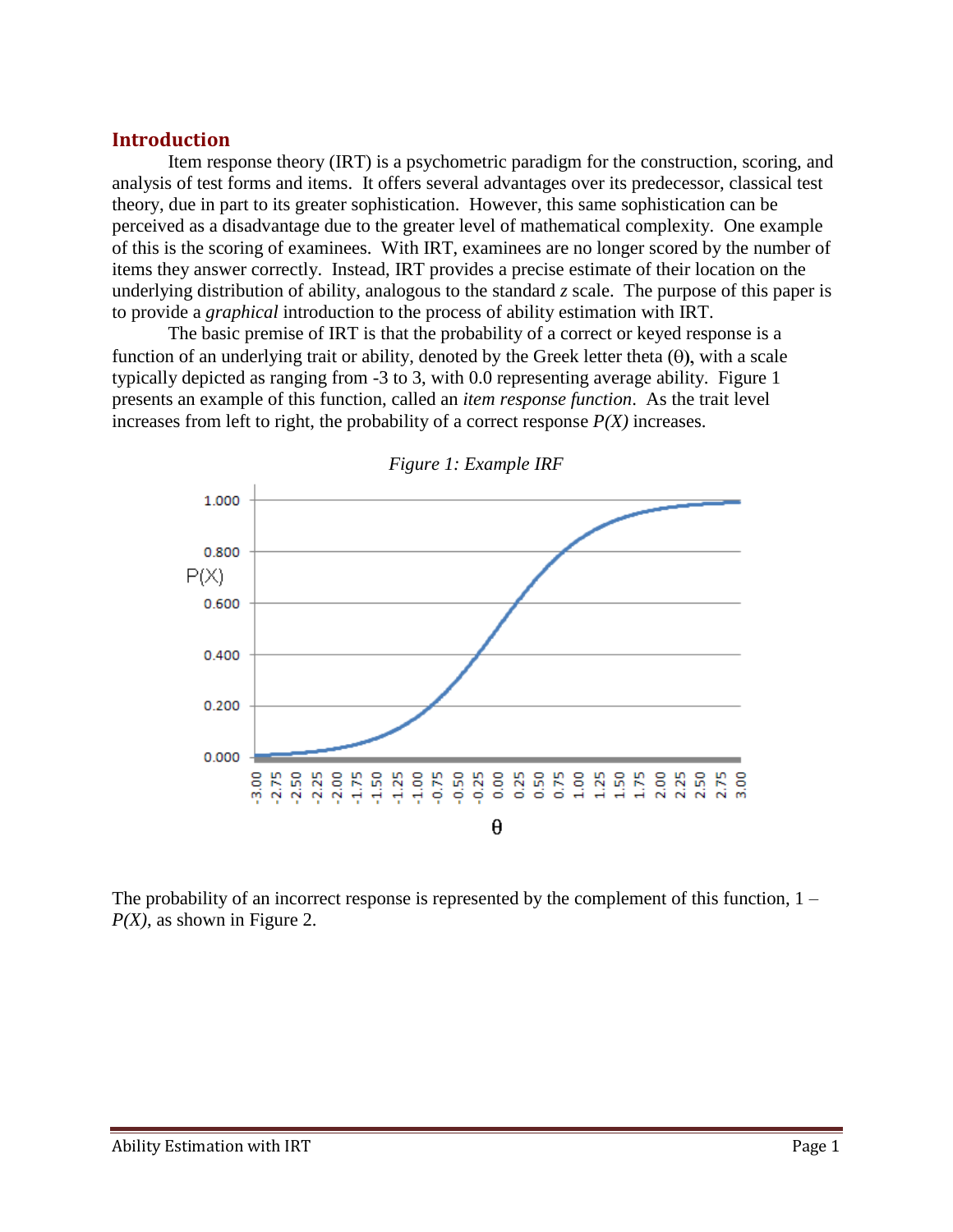

#### <span id="page-3-0"></span>**The likelihood function**

To score examinees with IRT, these functions – the IRF for a correct response and the complement for an incorrect response – are multiplied to obtain a single function referred to as the *likelihood function* (LF). This presents the likelihood of each θ level given the responses of an examinee. For example, if an examinee has one correct answer and one incorrect answer to the example item shown in Figures 1 and 2, these curves are multiplied across  $\theta$  to produce the example found in Figure 3.



The likelihood function is defined as

$$
L \underline{u} \Big| \theta_j = \prod_{i=1}^n P_{ij}^{u_{ij}} Q_{ij}^{1-u_{ij}} \qquad (1)
$$

 $-3$   $-2.8$   $-2.6$   $-2.4$   $-2.2$   $-2.4$   $-2.6$   $-2.6$   $-2.6$   $-2.6$   $-1.8$   $-1.6$   $-1.2$   $-1.6$   $-1.2$   $-1.6$   $-1.2$   $-1.2$   $-1.2$   $-1.2$   $-1.2$   $-1.2$   $-1.2$   $-1.2$   $-1.2$   $-1.2$   $-1.2$   $-1.2$ θ

0.05

 $0$ .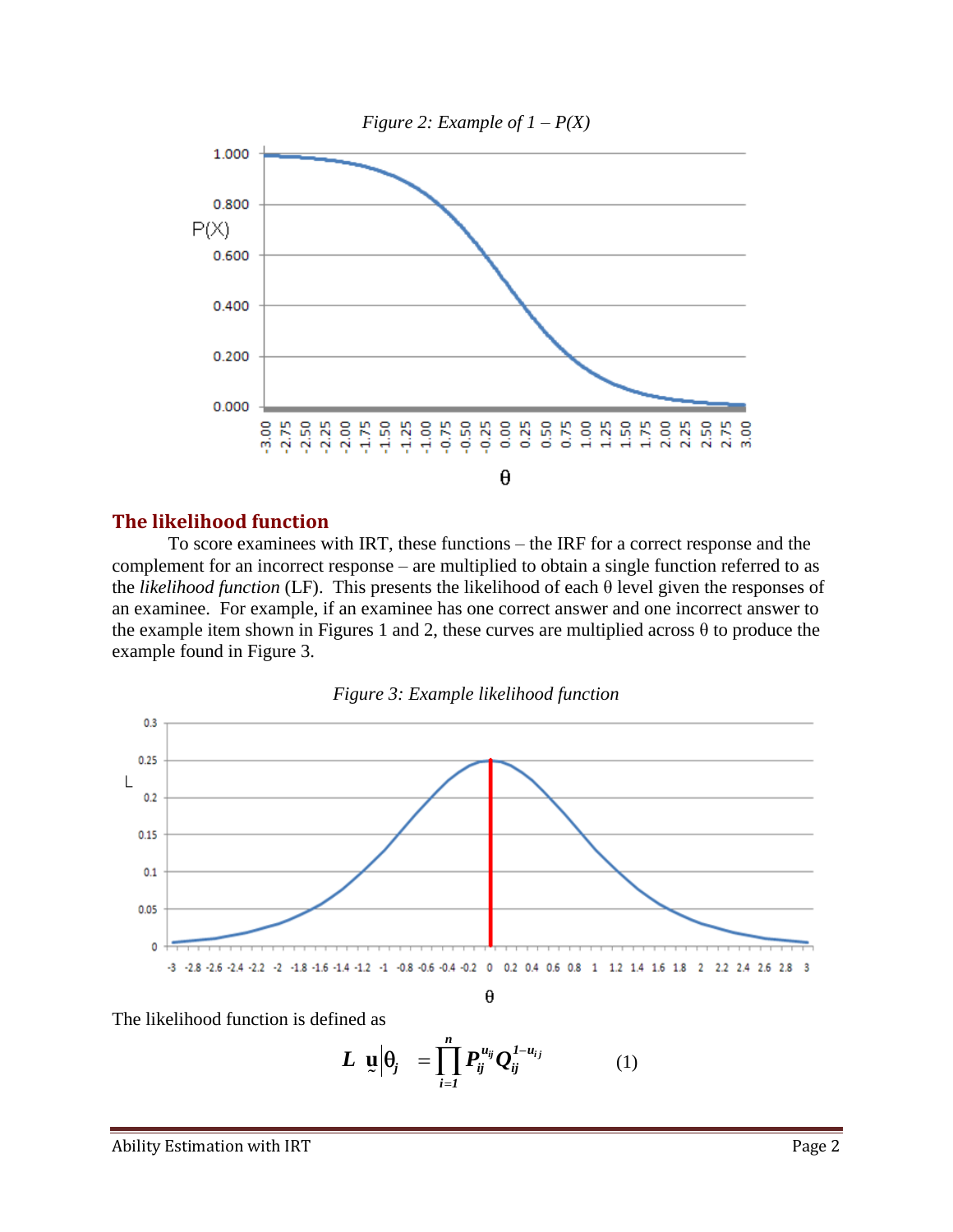where **u** is a *response vector* of 1s and 0s of person *j* to items *i* numbered 1 through *n*. Note what this does to the exponents; a correct response denoted by  $u_{ii} = 1$  means that *P* remains while *Q* drops out because any number to the  $(1-1) = 0$  power is 1.0. The opposite happens for an incorrect response denoted by  $u_{ij} = 0$ . This is how the idea of multiplying IRFs and their compliments is operationalized.

If both correct and incorrect responses are present, the likelihood function will tail off to 0.0 towards the extremes, as seen in Figure 3. The location of the likelihood function, whether it is centered on 0.0 or somewhere else on the *x*-axis, is a function of both the items that are presented to an examinee and the responses given. A different location of the likelihood function leads to a different location of the maximum; this is how IRT provides precise θ estimates.

Some more detail regarding the figures will help explain this. The items in Figures 1 and 2 have a location parameter called *b<sup>i</sup>* of 0.0, as the middle of the curve for each is located at 0.0. If an examinee gets one item correct and one item incorrect at this location, then it makes sense that the examinee  $\theta$  estimate (similar to location) is also 0.0, as seen in Figure 3. If the two items had a location of -1.0, then the examinee would also have a  $\theta$  estimate of -1.0. If the two items had a location of 1.32, then the examinee would have a  $\theta$  estimate of 1.32. This becomes more complex as more items are administered, each of which will probably have a different location, but the concept of determining the maximum in Figure 3 remains the same.

The likelihood function is not only used in  $\theta$  estimation. It also provides an index of the error involved in estimating each person's θ level, which is the *standard error of measurement (SEM)*. Whereas  $\theta$  estimation operates be determining the middle of the curve, SEM is based on the spread of the curve. A higher SEM indicates that the curve is more spread out, and therefore the score is less precise.

There are three approaches commonly used to estimate  $\theta$  within this framework. The predominant method of  $\theta$  estimation is called *maximum likelihood*, called so because it simply finds the highest point on the likelihood function and returns the value of  $\theta$  at which it occurs. This is marked by the red line in Figure 3; the  $\theta$  estimate is 0.0. A common variant of this is the Bayesian modal estimation procedure, also called *maximum a posteriori*, or MAP, where this likelihood function is multiplied by an additional curve that represents an assumed population distribution. This approach was utilized in Owen's (1975) Bayesian adaptive testing algorithm. A further variant is to take this Bayesian-modified curve and rather than find the maximum point, find the average value as weighted by the function. This is referred to as Bayesian expectation *a posteriori* (EAP).

The primary advantage to the Bayesian methods is that they work when an examinee has only correct or only incorrect responses, which is called a *nonmixed response vector*. Suppose that an examinee has answered two items, both of them correctly. Multiplying two IRFs like the curve in Figure 1 only produces a similarly shaped curve, one that increases indefinitely as a function of θ. In that case, no maximum exists, so maximum likelihood is not possible. Multiplying the curve by a bell-shaped curve will give this function a maximum.

The Bayesian EAP method addresses a further issue: asymmetrical likelihood functions. The likelihood function in Figure 4 represents a typical shape found with 3PL items. Because of the lower asymptote on the left-hand side, the likelihood function can be higher there than on the right-hand side. Finding the simple maximum of the curve does not take this uneven distribution into account.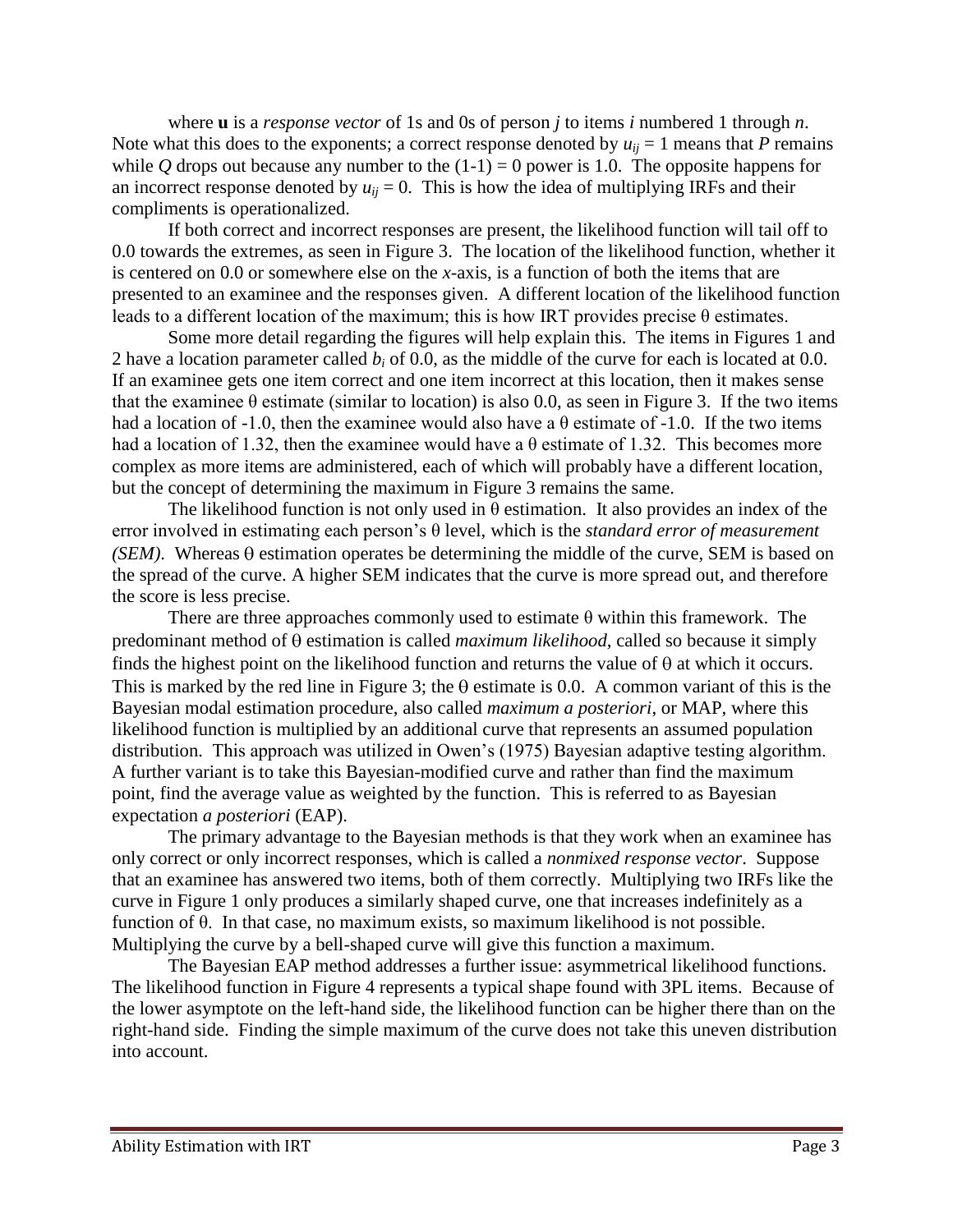

*Figure 4: Asymmetrical likelihood function*

Instead, the EAP method finds the average of the curve (rather than the mode) by dividing it up into slices, similar to the Riemann integration of a curve. The average of the values is then calculated. This is demonstrated in the following figure, where more weight would be given to the slices on the left-hand side of the curve, leading to a EAP estimate that is slightly less than the MAP estimate.



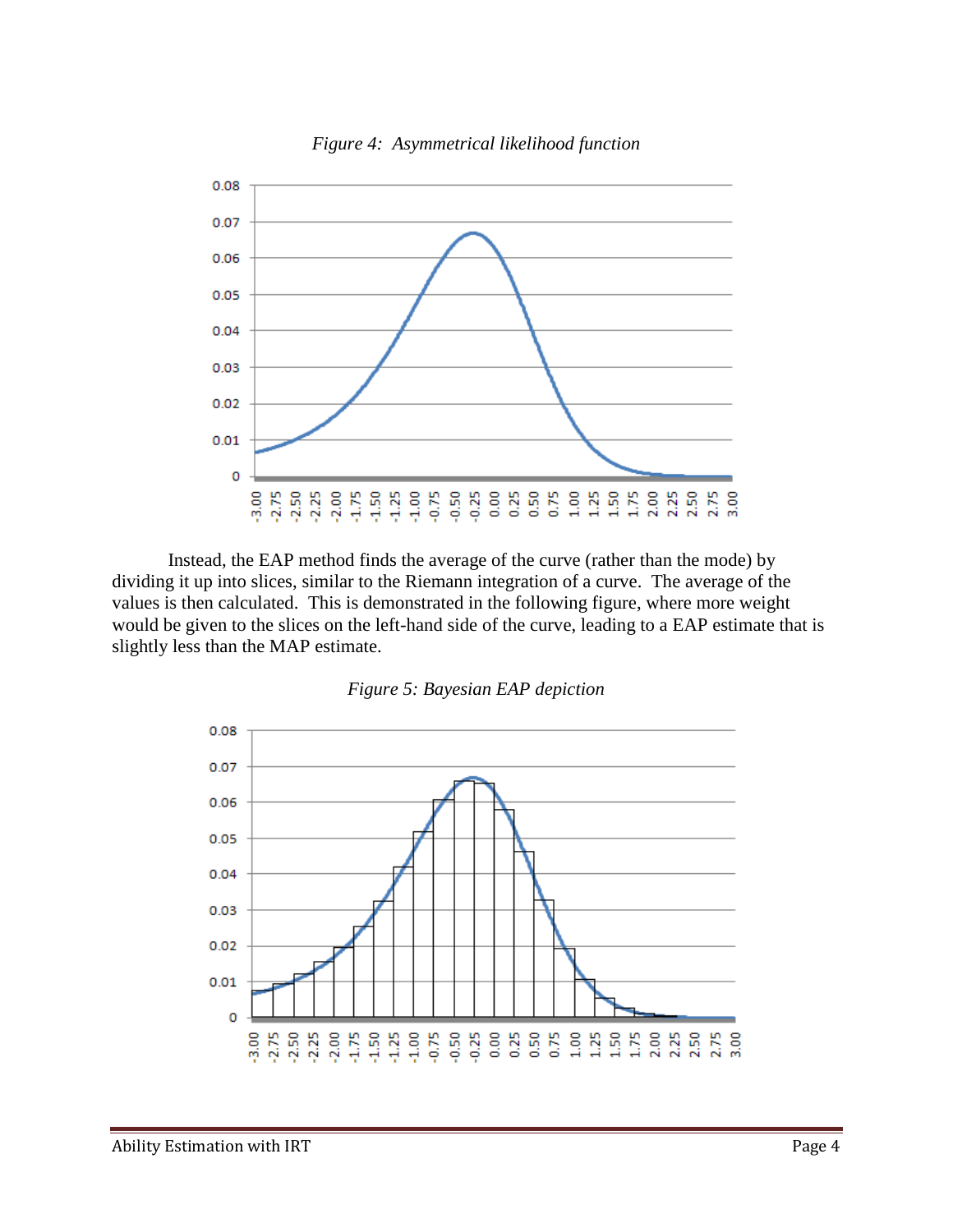So if the Bayesian methods address important issues, why are they not always preferred over the MLE? The reason is that the Bayesian methods are biased. By multiplying the likelihood function by another curve, a bit of arbitrariness is added, and if the Bayesian prior is the standard normal curve – which it often is – the  $\theta$  estimates will be biased inward to a small extent. The observed standard deviation of final  $\theta$  estimates might be 0.94 instead of the 1.0 assumed by the distribution.

#### <span id="page-6-0"></span>**Finding the maximum**

One of the most important algorithms in the application of IRT is that which is utilized to determine the maximum of the likelihood function. This is a necessary component of both the MLE and Bayesian MAP methods; it is not utilized in Bayesian EAP. The most straightforward approach would to be to evaluate the value of the likelihood function for every value of  $\theta$  in the desired range to the desired level of precision. For example, if the desired level of precision is 0.001, the value of the likelihood function could be calculated from -4 to 4 at each point and the highest point recorded. This is called the *brute force* method. However, this is computationally intensive, as is entails a total of 8,000 calculations.

Alternatively, an iterative algorithm could be applied to find the maximum with fewer required calculations. Two iterative methods that are useful for this process are the *bisection method* and the *Newton-Raphson method*. The bisection method is simpler, but not as efficient, and therefore the Newton-Raphson method serves as the primary iterative estimation algorithm.

#### *Bisection method*

The bisection method operates, as would be expected, by dividing a range of the LF into two sections and evaluating the midpoint. It was originally developed to find the root of any function, namely  $f(x)=0$ . Because the maximum of a function is where the derivative is equal to 0, the bisection method lends itself well to evaluating the derivative of the LF, but it can also be adapted to the LF itself.

For the derivative, the bisection method operates as follows. For the first round of the iteration, a wide range is specified from a lower bound *a* to an upper bound *b*, such as  $-3$  to  $+3$ . As long as the root of the derivative is between these points (the reason a wide range is needed), the value of the derivative at *a* will be positive and the value at *b* will be negative (Figure 6).



*Figure 6: Bisection method on the LF derivative*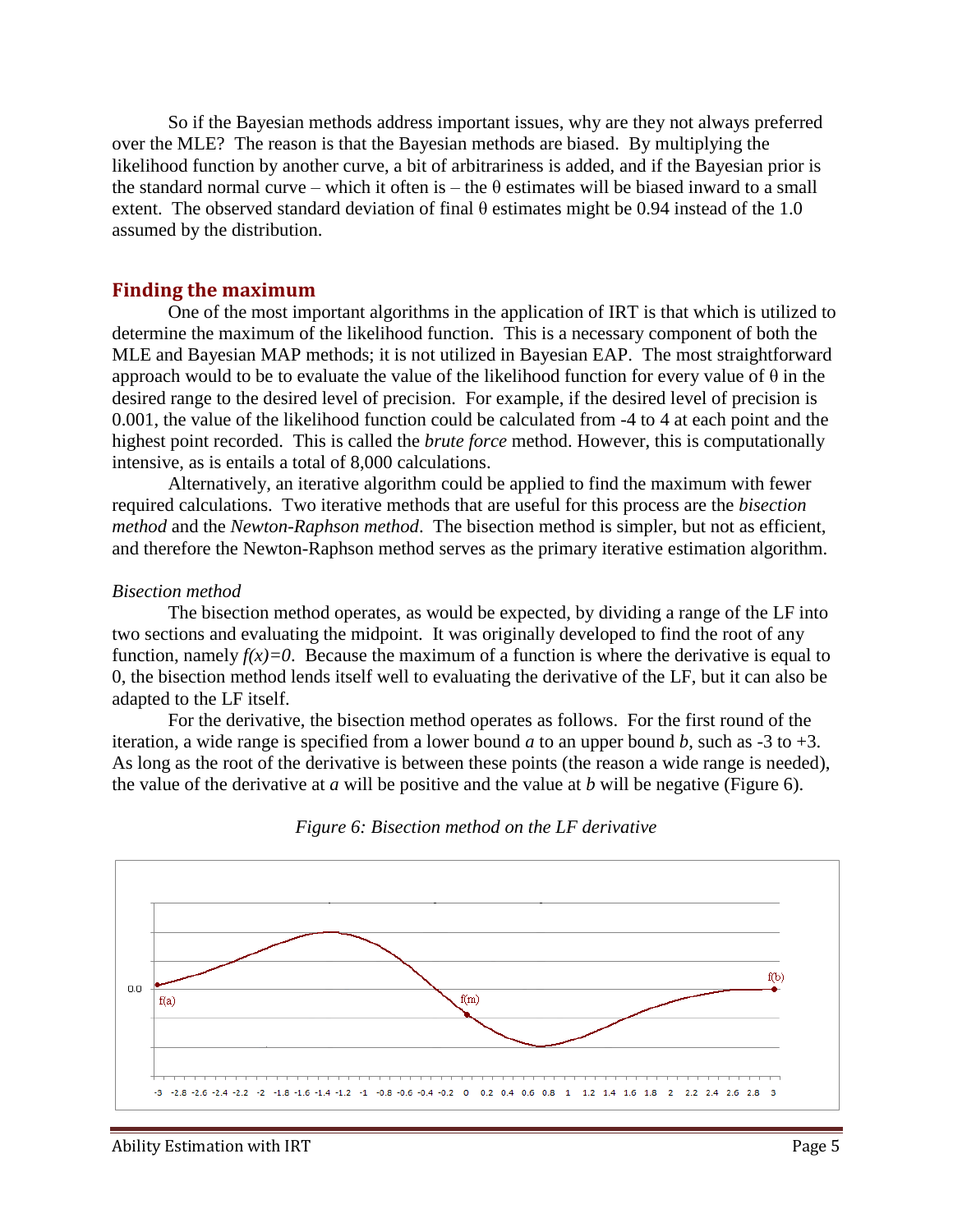Next, the midpoint *m* is found, which is 0 in the example. The derivative is evaluated at this point, and if the value is negative, this implies that the root is between *a* and *m*, because *f(a)* is positive and  $f(m)$  is negative. If the value is positive, it implies that the root is between m and *b*. Based on this knowledge, we can update the range. In the example, the value is negative, and therefore we can eliminate the possibility that the root is between *m* and *b*. The midpoint *m* is then reassigned as the upper bound for the next iteration, and the process is repeated. In the next iteration, we can see that the value of the derivative at the new midpoint -1.5 is positive, which means that -1.5 will be reassigned as the lower bound for the third iteration. This process continues to a user-designated level of accuracy, such as 0.01.

The same type of iteration can be applied to the LF itself, as shown in Figure 7. If the value of  $f(a)$  is greater than the value of  $f(b)$ , this implies that the maximum is between *a* and *m*. The midpoint is again reassigned as the new upper bound, and the second round evaluates -3 to 0 with a midpoint of 1.5. Because  $f(0) > f(-3)$ , the midpoint is reassigned as the lower bound for the third iteration. Note that this is operating completely parallel to the bisection method applied to the derivative. A further adaptation to make it more efficient would be to evaluate the value of the function at two points near to *m*, such as  $m + 0.1$  and  $m - 0.1$ , and the section with the lower value is eliminated. This approach would eliminate the problems due to asymmetry discussed below.





### <span id="page-7-0"></span>*Newton-Raphson method*

The iterative procedure that is often used to obtain maximum likelihood  $\theta$  estimates is the Newton-Raphson procedure. The basic principle of this procedure is that it evaluates the first and second derivatives at a point on  $\theta$  that is the current iterative estimate, and these values can tell the procedure where on the LF the point is relative to the maximum. The iteration then adjusts accordingly. For example, the values can tell the procedure that the current estimate is only slightly below the maximum, and then the procedure adjusts upward by a small increment. It is therefore more efficient than the bisection method because the increments are variable rather than always being halves.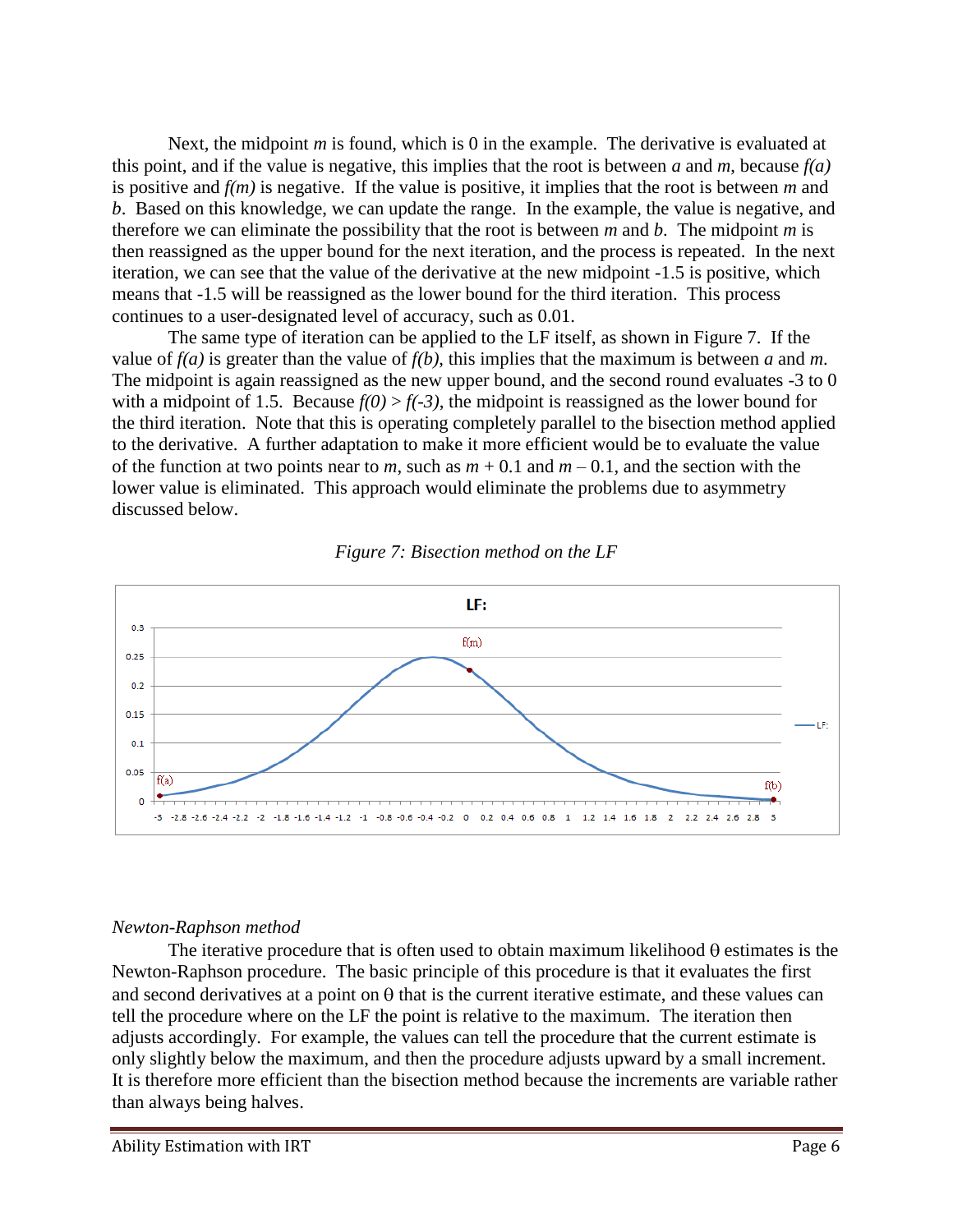The Newton-Raphson procedure is best explained graphically by dividing the LF into four sections. First, draw a vertical line at the maximum. Next draw vertical lines at each of the inflection points. This will produce a figure like Figure 1.



*Figure 8: Example LF*

The sections reflect what is occurring in terms of the slope of the function:

**Section 1: Slope is increasing at an increasing rate Section 2: Slope is increasing at a decreasing rate Section 3: Slope is decreasing at an increasing rate Section 4: Slope is decreasing at a decreasing rate.**

The first and second derivatives of the LF also reflect these sections, as seen in Figures 2 and 3.



*Figure 9: First derivative of example LF*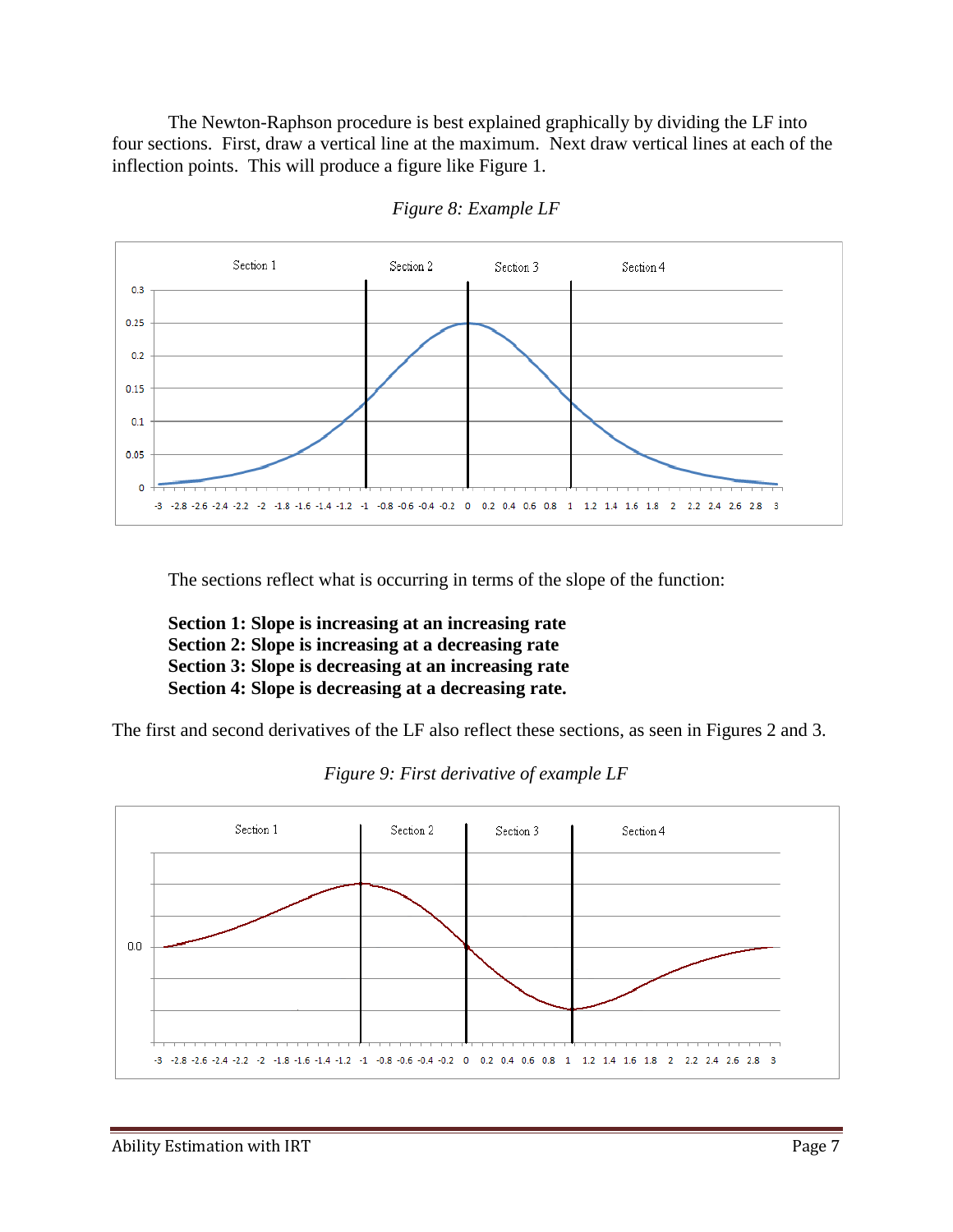

*Figure 10: Second derivative of example LF*

The basic form of the Newton-Raphson iterative adjustment is  $f'(x)/f''(x)$ , or the first derivative divided by the second derivative. The four sections as presented above translate into four types of results for the Newton-Raphson with regards to the sign of the values:

**Section 1: Positive/Positive = Positive result Section 2: Positive/Negative = Negative result Section 3: Negative/Negative = Positive result Section 4: Negative/Positive = Negative result.**

If the current iterative estimate is in Section 1 or Section 2, then the adjustment must be in a positive direction. The adjustment should be in a negative direction for Sections 3 and 4. This occurs naturally when the estimate is in Sections 1 and 4, but not in Sections 2 and 3.

Therefore, a modification must be implemented to ensure that the adjustments are in the correct direction. Given the results above, it is evident that one such modification is to assess the absolute value of the second derivative in the denominator. This makes the denominator positive, which in turn provides a positive result in Section 2 and a negative result in Section 3.

The same issue is present when utilizing the log-likelihood function rather than the likelihood function. However, the log of the LF has no inflection points (Figure 11), so it only has what are equivalent to Sections 2 and 3. As these are the two sections that require a modification of the sign, a similar constraint must be placed on Newton-Raphson estimations of the maximum of the log-likelihood function.

An additional constraint that is often useful is to restrict the *magnitude* of the adjustment values. The reason for this is that the second derivative crosses the *x*-axis twice and also asymptotes toward the *x*-axis twice. In these situations, a very small value of the second derivative will be produced along with a relatively large value of the first derivative (see the values -1.0 and 1.0 in the figures). Dividing a relatively large number by a very, very small number produces a very, very large number, which can send the iteration very far from where it needs to be. Therefore, it is prudent to restrict the size of the iteration step to a modest value, such as only 0.5 or 1.0.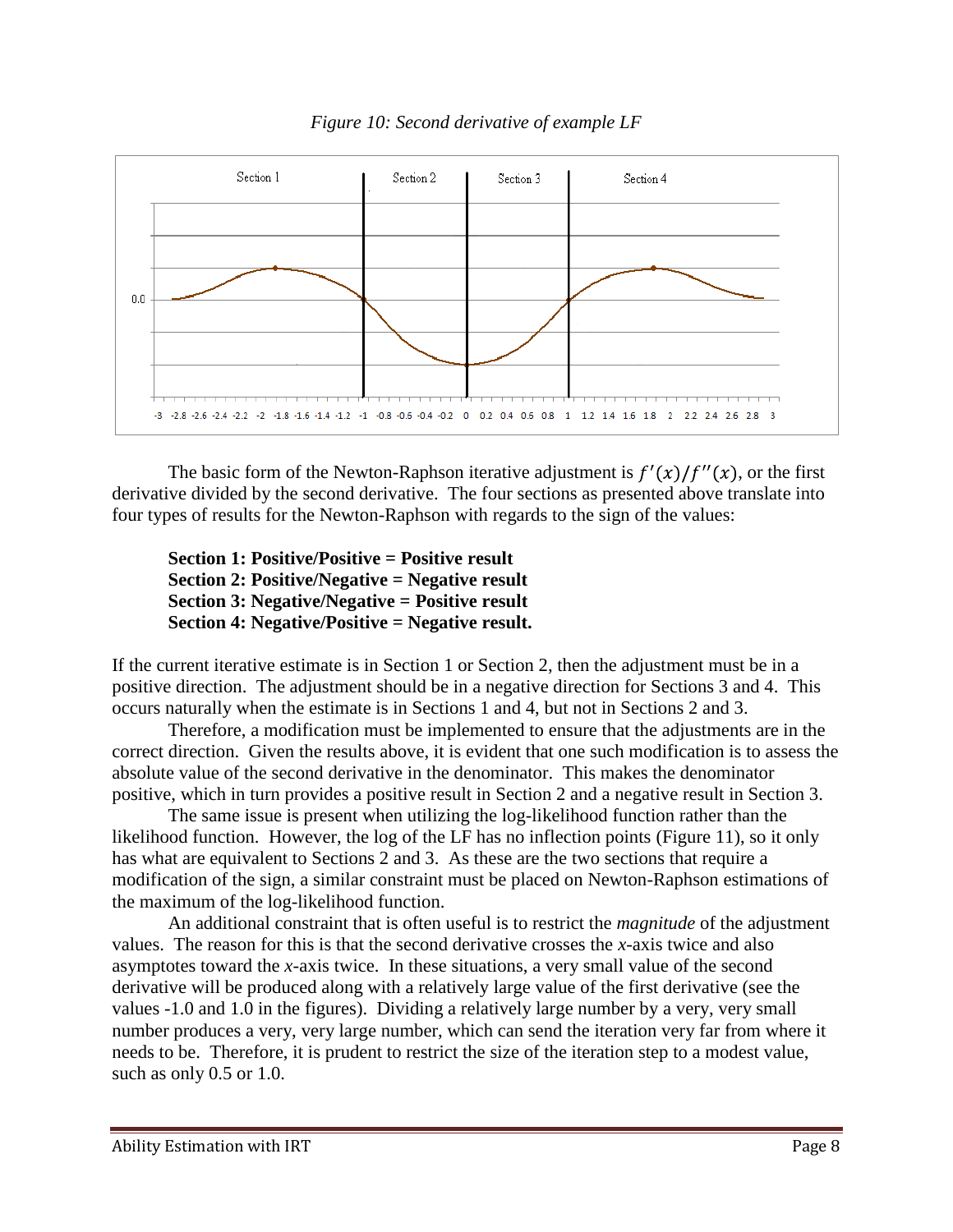#### *Figure 11: Natural log of the LF*



A major benefit of the Newton-Raphson method is that it provides a basis for an estimate of the observed standard error of measurement (SEM) using the second derivative. However, this can be calculated independently, and therefore can still be used if  $\theta$  is estimated with the bisection or brute force methods.

#### <span id="page-10-0"></span>**Possible issues in estimation**

As previously discussed, the brute force method is quite precise because it evaluates all possible values, but is extremely inefficient for the same reason. This is the primary reason for the development of the bisection and Newton-Raphson methods for  $\theta$  estimation decades ago, when computers where capable of only a tiny fraction of the speed possible today. However, given the speed of computers in the  $21<sup>st</sup>$  century – which number in the millions of instructions per second – this inefficiency might translate to a negligible difference in calculation time.

The iterative methods are very fast, but have the disadvantage that they can get "hung up" on issues that directly affect the logic of the iteration. For instance, the bisection method, because it relies on symmetrical divisions of the LF, is susceptible to problems when the LF is asymmetrical. As mentioned earlier, this is often the case when the 3PL is used because the lower asymptote leads to higher values on the left-hand side of the LF. This is shown in Figure 12. Suppose that  $a = -3$  and  $b = 1.5$ . Because  $f(a) > f(b)$ , the bisection method would eliminate everything to the right of  $m$  – but the maximum  $(-0.25)$  is contained in that section. If the bisection method continued, the MLE would be -0.75.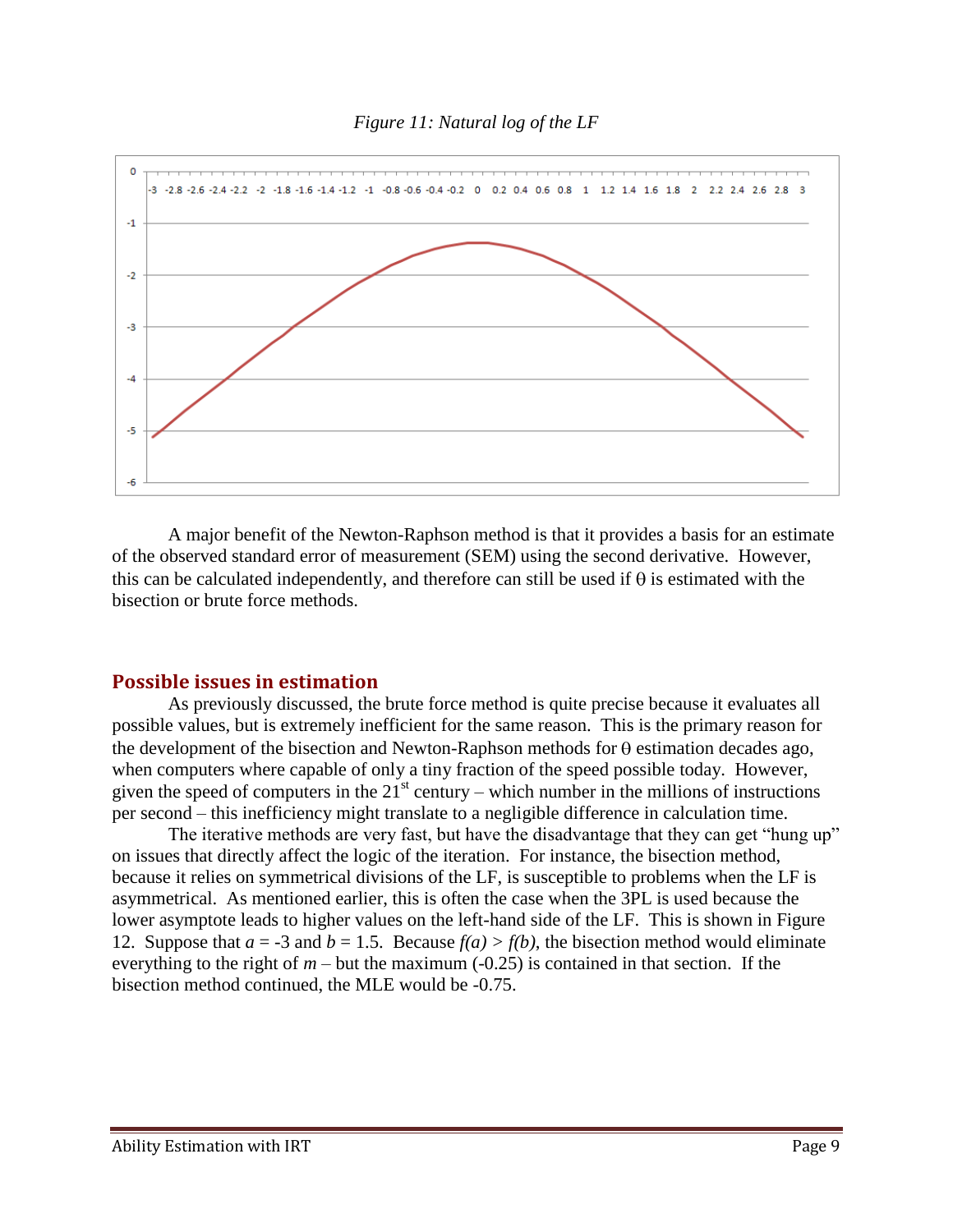

*Figure 12: Asymmetrical likelihood function with inaccurate bisection*

Note, however, that this problem only occurs when the actual LF or its log is utilized. If the derivative is used, this is not an issue. The derivative at *m* is still positive, so that the lefthand side would be correctly eliminated.

One problem that affects both methods is equal values on either side. In the bisection method with the LF, this occurs when  $f(a) = f(b)$ , in which case the algorithm cannot choose which section to eliminate. With the derivative, this is manifested as  $f(m) = 0$ , which is actually beneficial because then the MLE is found and the iteration can end early. This presents another reason to utilize the derivative rather than the actual LF or its log.

A similar problem can occur with the Newton-Raphson method. If the adjustment moves the next iteration to a point on the other side of the curve with the same values of the derivative and second derivative, the adjustment at this next round will be the same value, sending the subsequent round back to the original point. The method will oscillate indefinitely between the two points. To help prevent this, some type of unequal bounding can be implemented.

An additional problem that affects both iterative methods is the issue of local maxima. In rare cases, the likelihood function is not strictly increasing on the left side and strictly decreasing on the right side. There can be a small bump on either side where the derivative is zero, switches signs, and then switches again. If one of the iterative methods finds itself in the range of this local maximum during the early rounds, it can get caught. Because the iterative methods ignore the rest of the likelihood function, it can never realize that there is a higher maximum in a different range of  $\theta$ .